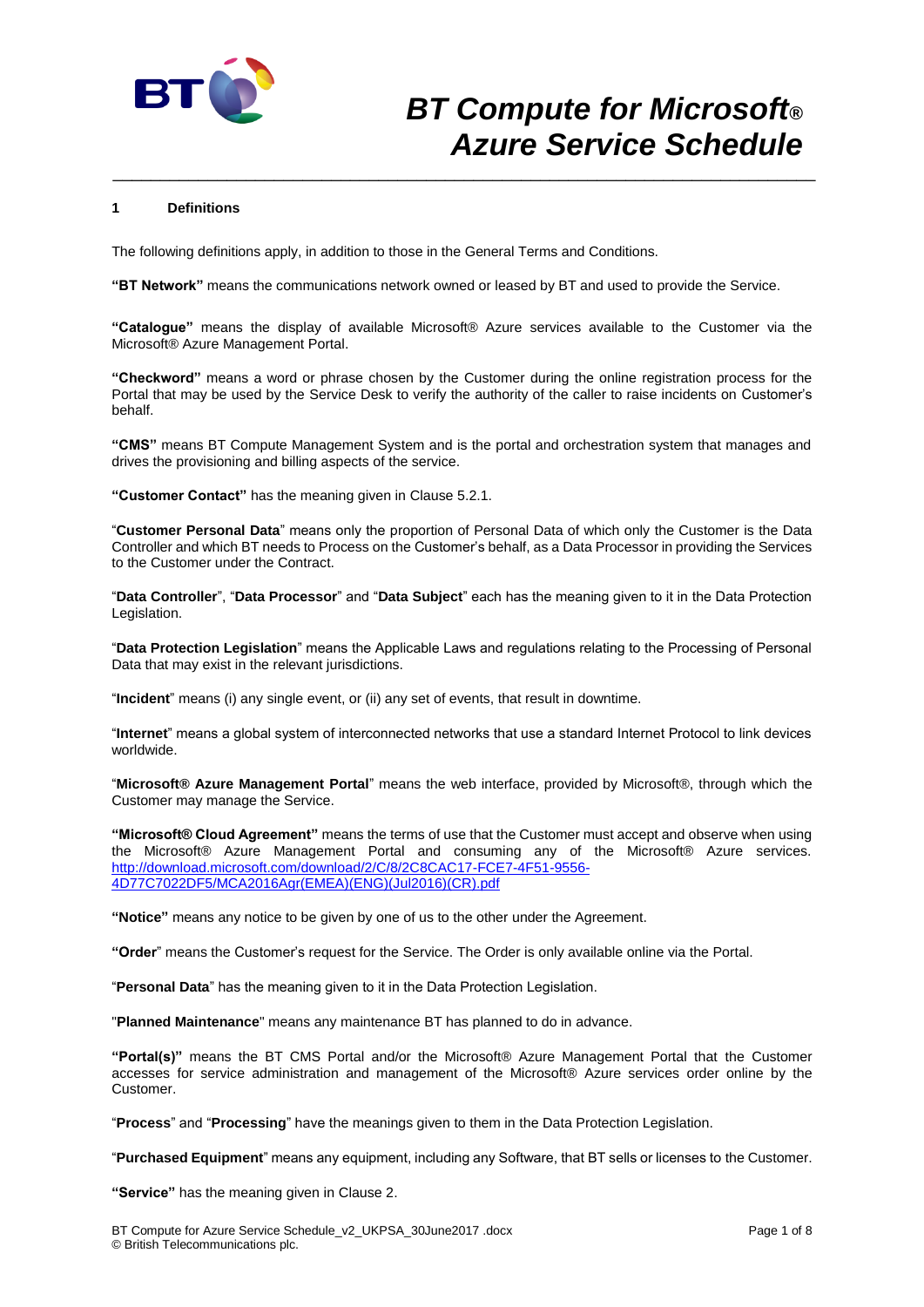

**"Service Credit"** means the percentage of the Applicable Monthly Service Fees credited to the Customer following Microsoft's claim approval.

\_\_\_\_\_\_\_\_\_\_\_\_\_\_\_\_\_\_\_\_\_\_\_\_\_\_\_\_\_\_\_\_\_\_\_\_\_\_\_\_\_\_\_\_\_\_\_\_\_\_\_\_\_\_\_\_\_\_\_\_\_\_\_\_\_\_\_\_\_\_\_\_\_\_

**"Service Desk"** has the meaning given in Clause 4.1.1.

**"Service Level Agreement" or "SLA"** means the performance metric(s) set forth in the SLA that Microsoft® agrees to meet in the delivery of the Microsoft® Azure services.

"**Service Management Boundary**" has the meaning given in Clause 8.

**"Standard Service Components"** has the meaning given in Clause 2.1.

**"Subscription(s)"** means a consumption offering (also called pay-as-you-go (PAYG) based on actual usage.

**"Usage Charges"** means the Charges for the Service or applicable part of the Service that are calculated by multiplying the volume of units that the Customer used or incurred in a period (e.g. number of users using the Service, or the number of minutes the Service was used for) with the relevant fee that is specified in the Order.

#### **2 Service Description**

Standard Service Components

- 2.1 BT will provide the Customer with the Standard Service Components, as set out below:
	- 2.1.1 Subscription set-up via the BT CMS Portal to provide the Customer with access to the Microsoft® Azure Management Portal. The Microsoft® Azure Management Portal will give the Customer access to a catalogue of available Microsoft® Azure services; and
	- 2.1.2 A single invoice for the Service that will list charges for the Microsoft® Azure services that the Customer has consumed; and
	- 2.1.3 Service Desk support that will provide first line support to the Customer and is available 24x7x365 for fault reporting and enquiries;

(the **"Service"**).

- 2.2 The Customer will have the following services in place that will connect to the Service and are necessary for this Service to function:
	- 2.2.1 BT Compute Management System.
- 2.3 If BT provides the Customer with any services other than the Service, this Schedule will not apply to those services and those services will be governed by their separate terms and conditions.
- 2.4 BT will not be liable for failure to, or delay in supplying the Service if another supplier delays or refuses the supply of a service to BT and no alternative service is available at reasonable cost.
- 2.5 Service shall commence on the Operational Service Date and unless one of us gives Notice to the other of an intention to terminate the Service in accordance with the Agreement, BT will continue to provide the Service and both of us will continue to perform each of our obligations.

### **3 Access to Internet**

- 3.1 The Customer acknowledges and agrees that where the Service provides access to the Internet, the use of the Internet is at the Customer's own risk.
- 3.2 The Customer acknowledges that:
	- (a) The Internet is independent of the Service and BT has no responsibility for provision of the Internet; and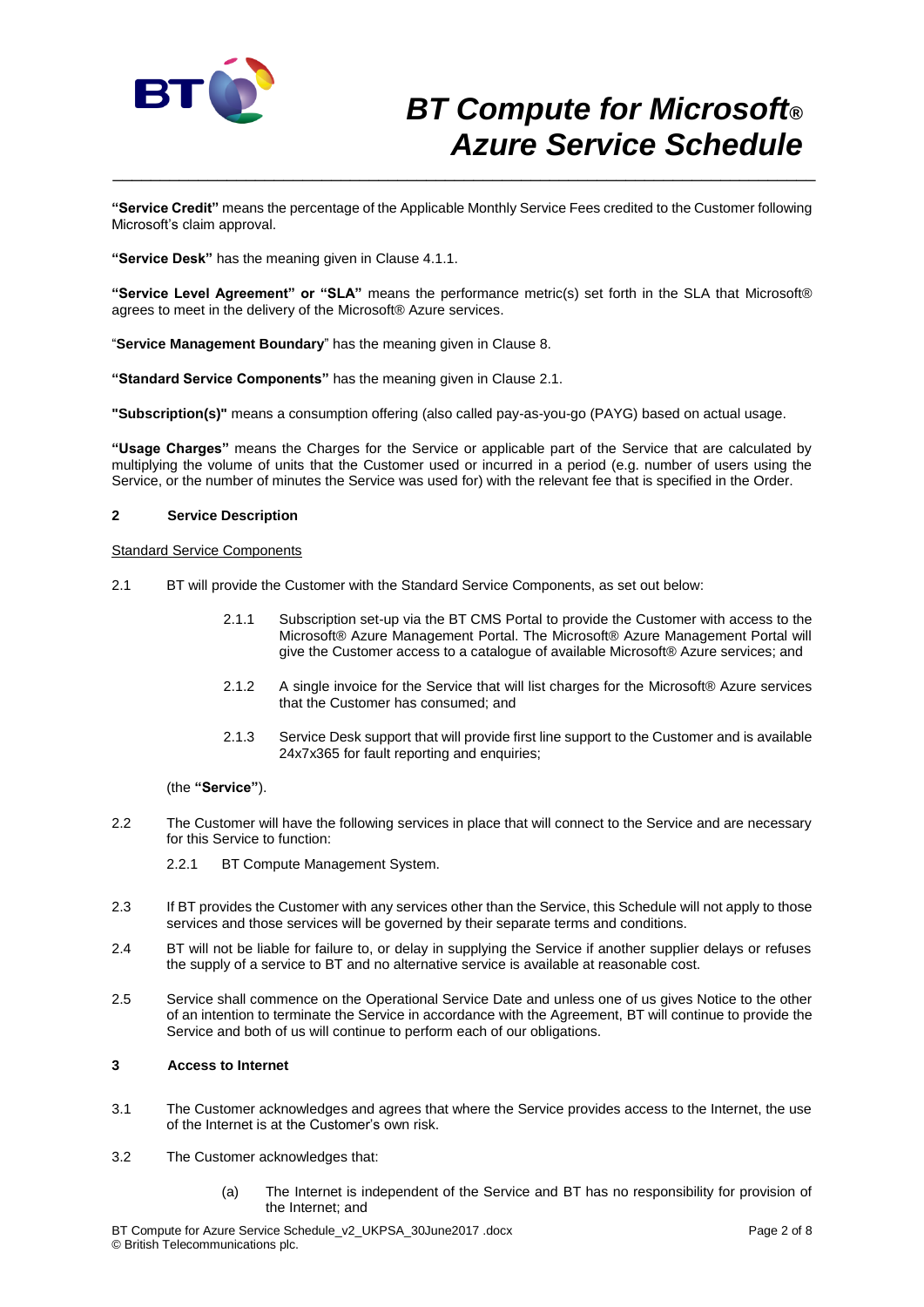

(b) use of the Internet is solely at the Customer's risk and subject to all applicable laws. BT has no responsibility for any information, software, services or other materials obtained, downloaded, shared or transmitted by the Customer using the Internet.

### **4 BT's Obligations**

#### Service Delivery

4.1 Before the Operational Service Date and, where applicable, throughout the provision of the Service, BT will:

\_\_\_\_\_\_\_\_\_\_\_\_\_\_\_\_\_\_\_\_\_\_\_\_\_\_\_\_\_\_\_\_\_\_\_\_\_\_\_\_\_\_\_\_\_\_\_\_\_\_\_\_\_\_\_\_\_\_\_\_\_\_\_\_\_\_\_\_\_\_\_\_\_\_

- 4.1.1 provide the Customer with contact details of the helpdesk to submit service requests, report Incidents and ask questions about the Service ("**Service Desk**");
- 4.1.2 provide the Customer with Microsoft® Azure subscription(s) which the Customer can use to selfserve Microsoft® Azure services using the Microsoft® Azure Management Portal;
- 4.1.3 provide the Customer with an invoice which will include the Microsoft® Azure services the Customer has consumed.

#### Service Operation

- 4.2 On and from the Operational Service Date, BT:
	- 4.2.1 will respond and use reasonable endeavours to remedy an Incident without undue delay and in accordance with Clauses 5.8 – 5.11 of this Schedule.
	- 4.2.2 may carry out Planned Maintenance on the BT CMS Portal, from time to time. BT may inform the Customer with less Notice than normal where emergency Planned Maintenance is required;
	- 4.2.3 may, in the event of a security breach affecting the Service, require the Customer to change any or all passwords. BT does not guarantee the security of the Service against unauthorised or unlawful access or use.

### **5 Customer Obligations**

#### Service Delivery

- 5.1 The Customer agrees to accept the Microsoft® Cloud Agreement terms of use and the terms of use for each Microsoft® service the Customer orders and consumes.
- 5.2 Before the Operational Service Date and, where applicable, throughout the provision of the Service by BT, the Customer will:
	- 5.2.1 provide BT with the names and contact details of any individuals authorised to act on the Customer's behalf for Service management matters ("**Customer Contact**"). BT may also accept instructions from a person who BT reasonably believe is acting with the Customer's authority;
	- 5.2.2 provide BT with any information reasonably required without undue delay;
	- 5.2.3 software, and telecommunications equipment and services, necessary to access and use the Portals and Microsoft® Azure services;
	- 5.2.4 ensure that the equipment or services used by the Customer to access, view or use the Portals is technically compatible;
	- 5.2.5 not permit or make any attempt to disassemble, deconstruct, break down, hack or otherwise interfere with the Portals or any part of the Portals;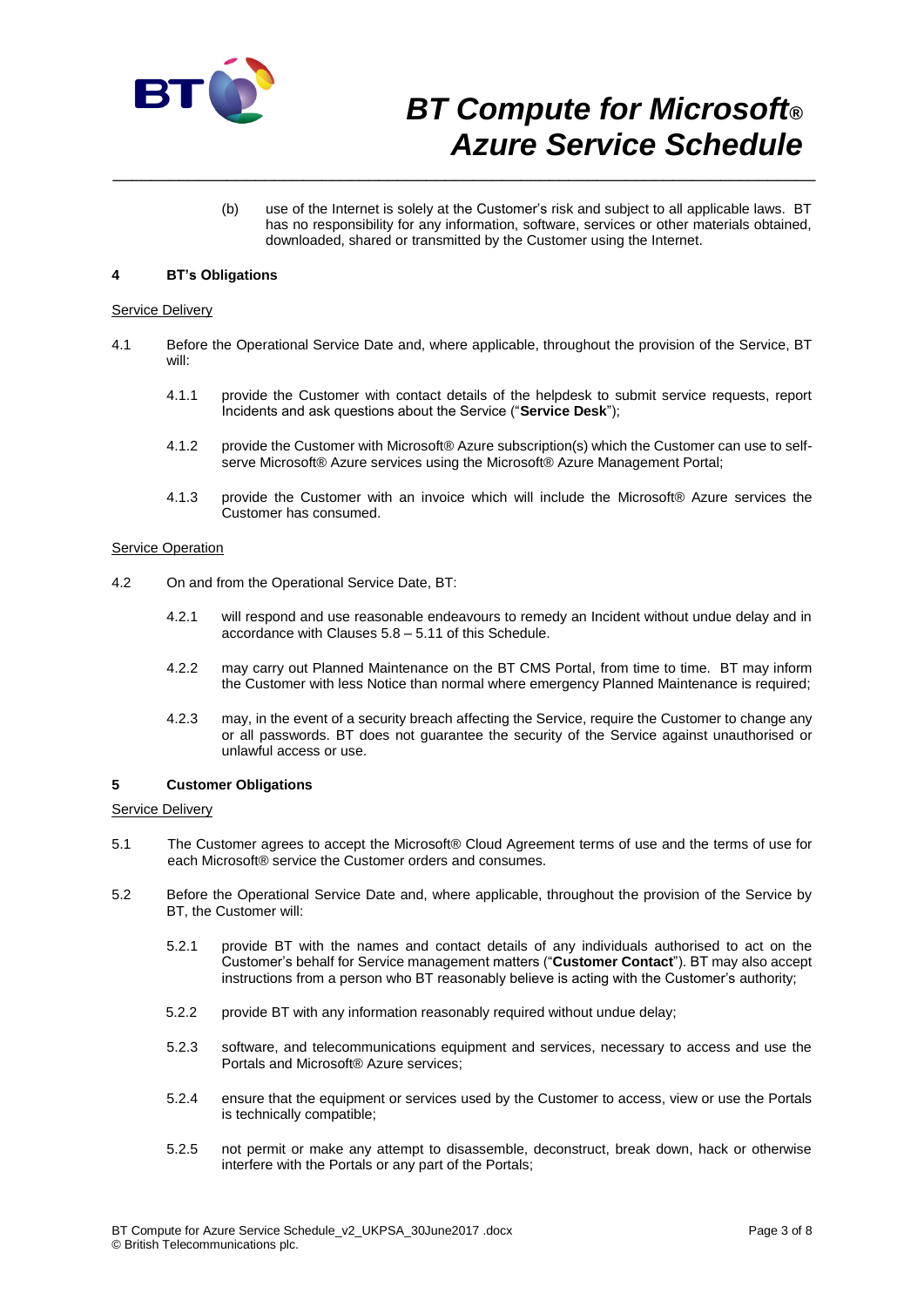

5.2.6 agree to the details of the Service, including configuration information, to be accessible online via the Portals;

\_\_\_\_\_\_\_\_\_\_\_\_\_\_\_\_\_\_\_\_\_\_\_\_\_\_\_\_\_\_\_\_\_\_\_\_\_\_\_\_\_\_\_\_\_\_\_\_\_\_\_\_\_\_\_\_\_\_\_\_\_\_\_\_\_\_\_\_\_\_\_\_\_\_

5.2.7 provide the Service Desk with at least 30 days' notice should the Customer wish to transfer the Customer's subscription to an alternative Microsoft® partner.

#### Customer's use of Microsoft® Azure services

- 5.3 The Customer's use of the Microsoft® Azure Management Portal and the provisioning of any of the Microsoft® Azure services will be subject to the Customer's acceptance of the Microsoft® Cloud Agreement terms of use and the terms of use for each service presented to the Customer when the Customer accesses the Microsoft® Azure Management Portal. The Customer acknowledges Microsoft's conditions and agree to observe and comply with them for any and all use of the Microsoft® Azure services.
- 5.4 Any licences, warranties and indemnities provided by BT in the General Terms and Conditions do not apply to the Customer's use of the Microsoft® Azure Management Portal or any of the Microsoft® Azure services. The use of the Microsoft® Azure Management Portal and any of the Microsoft® Azure services is governed by the applicable Microsoft® conditions.
- 5.5 The Customer is solely responsible for any obligation or liability arising out of transactions of any kind entered into between the Customer and any third party accessing or relying on the Service, the Customer's information, or third party information. BT will not be a party to any transaction between the Customer and any third party.

#### **Service Operation**

- 5.6 On and from the Operational Service Date, the Customer will:
	- 5.6.1 pass Incident reports to the Service Desk using the reporting procedures agreed between the Parties;
	- 5.6.2 ensure that any Customer Equipment that is connected to the Service or that the Customer use, directly or indirectly, in relation to the Service is:
		- (a) adequately protected against viruses and other breaches of security;
		- (b) technically compatible with the Service and will not harm or damage BT Equipment, the BT Network, or any of BTs' supplier's or subcontractor's network or equipment; and
		- (c) approved and used in accordance with relevant instructions and applicable law;
	- 5.6.3 distribute, manage and maintain access profiles, passwords and other systems administration information relating to the control of Users' access to the Service;
	- 5.6.4 ensure the secure and proper use of all valid User access profiles, passwords and other systems administration information used in connection with the Service and:
		- (a) inform BT immediately if a user ID or password has, or is likely to, become known to an unauthorised person, or is being or may be used in an unauthorised way;
		- (b) take all reasonable steps to prevent unauthorised access to the Service; and
		- (c) satisfy BT security checks if a password is lost or forgotten; and
		- (d) ensure that BT retains owner access of the subscription during the service.
- 5.7 If BT requests the Customer to do so in order to ensure the security or integrity of the Service, change any or all passwords and/or other systems administration information used in connection with the Service.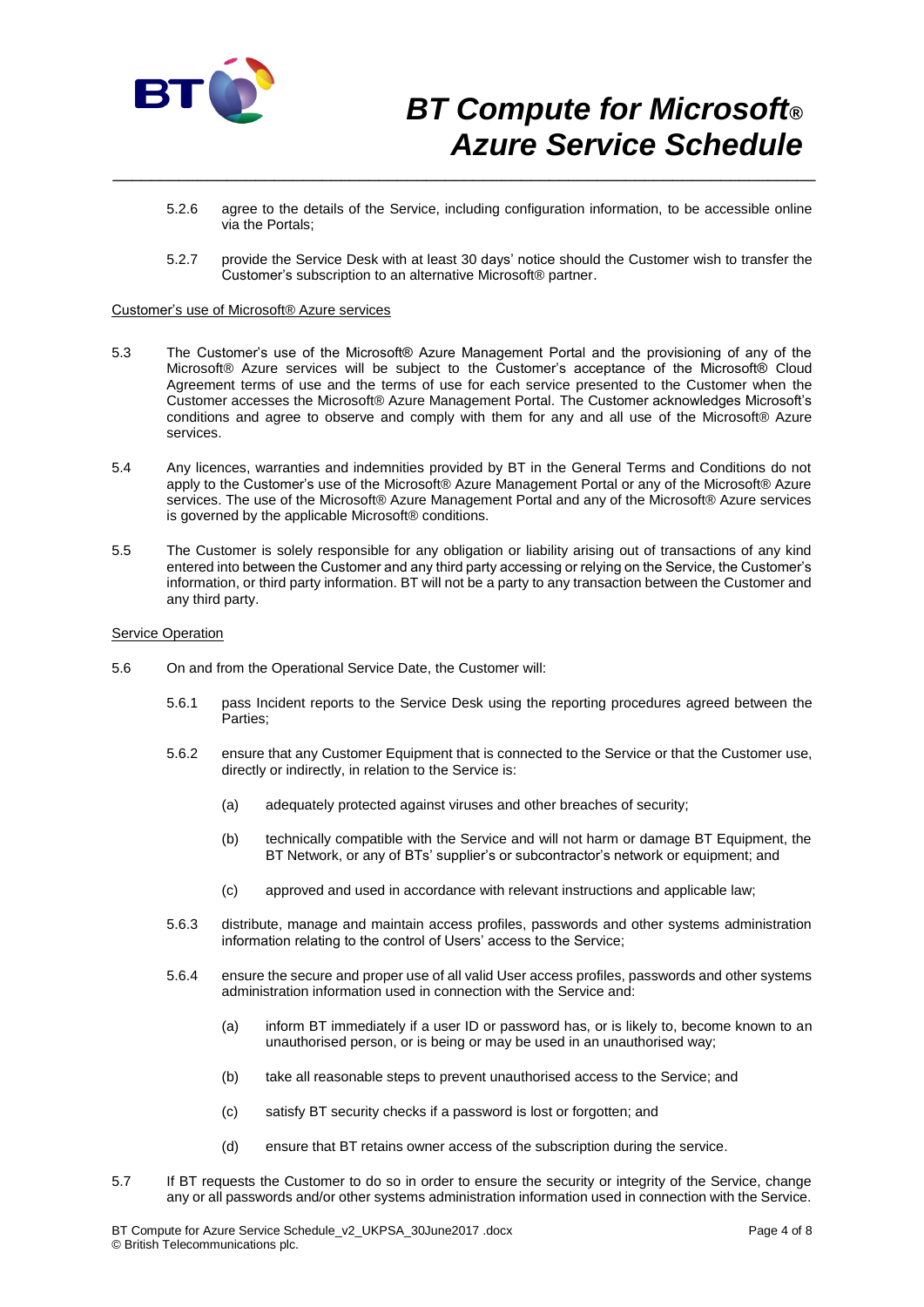

#### Notification of Incidents

5.8 Where the Customer become aware of an Incident, the Customer will report it to BT Service Desk:

\_\_\_\_\_\_\_\_\_\_\_\_\_\_\_\_\_\_\_\_\_\_\_\_\_\_\_\_\_\_\_\_\_\_\_\_\_\_\_\_\_\_\_\_\_\_\_\_\_\_\_\_\_\_\_\_\_\_\_\_\_\_\_\_\_\_\_\_\_\_\_\_\_\_

- 5.9 BT will provide the Customer a unique reference number for the Incident ("**Ticket**");
- 5.10 BT will close the Ticket when:
	- 5.10.1 The Customer confirm that the Incident is cleared within 24 hours of being informed; or
	- 5.10.2 BT has attempted unsuccessfully to contact the Customer, in the way agreed between the Parties, in relation to the Incident and the Customer has not responded within 24 hours of BT's attempt to contact the Customer.
- 5.11 If the Customer confirms that the Incident is not cleared within 24 hours of being informed, the Ticket will remain open, and BT will continue to work to resolve the Incident.

### **6 Security**

- 6.1 The Customer is responsible for the security and proper use of all User IDs, Checkwords and passwords. BT may suspend access to the Service at any time if there is, or is likely to be, a breach of security or misuse of the Service.
- 6.2 The Customer will immediately inform BT if there is any reason to believe that a User ID, password, or Checkword allocated by BT has, or is likely to be used in an unauthorised way.
- 6.3 Where there is, or is likely to be, a breach of security or misuse of the Service, BT may require the Customer to change any or all of the Checkwords or passwords associated with the Service and used by the Customer in connection with the Service.
- 6.4 The Customer is responsible for the security of its information. BT accepts no liability for any such incidents, or for any loss or damage suffered by the Customer.
- 6.5 BT will use reasonable care and skill in carrying out BT's obligations under this Agreement in accordance with its security policy, however it is not possible to guarantee that all instances of fraud, misuse, unwanted or unauthorised activity or access to the Customer's information is prevented or detected. Whenever BT becomes aware that security has been compromised, BT will take actions in order to limit any further occurrences of fraud, misuse, unwanted or unauthorised activity or access to the Customer's information. Nevertheless, BT accepts no liability for any such incidents, or for any loss or damage suffered by the Customer.

### **7 Data Protection**

The following provision replaces Clause 19.3 of the General Terms and Conditions in its entirety:

- 7.1 BT may need to collect, Process and use Personal Data in order to:
	- (a) administer, track and fulfil Orders for a Service;
	- (b) deliver and commission the Service, either remotely or at the Sites;
	- (c) process, track and resolve Incidents with the Service, either remotely or at the Sites;
	- (d) administer access to online portals relating to the Service;
	- (e) compile, dispatch and manage the payment of invoices relating to the Service;
	- (f) respond to general queries relating to the Service.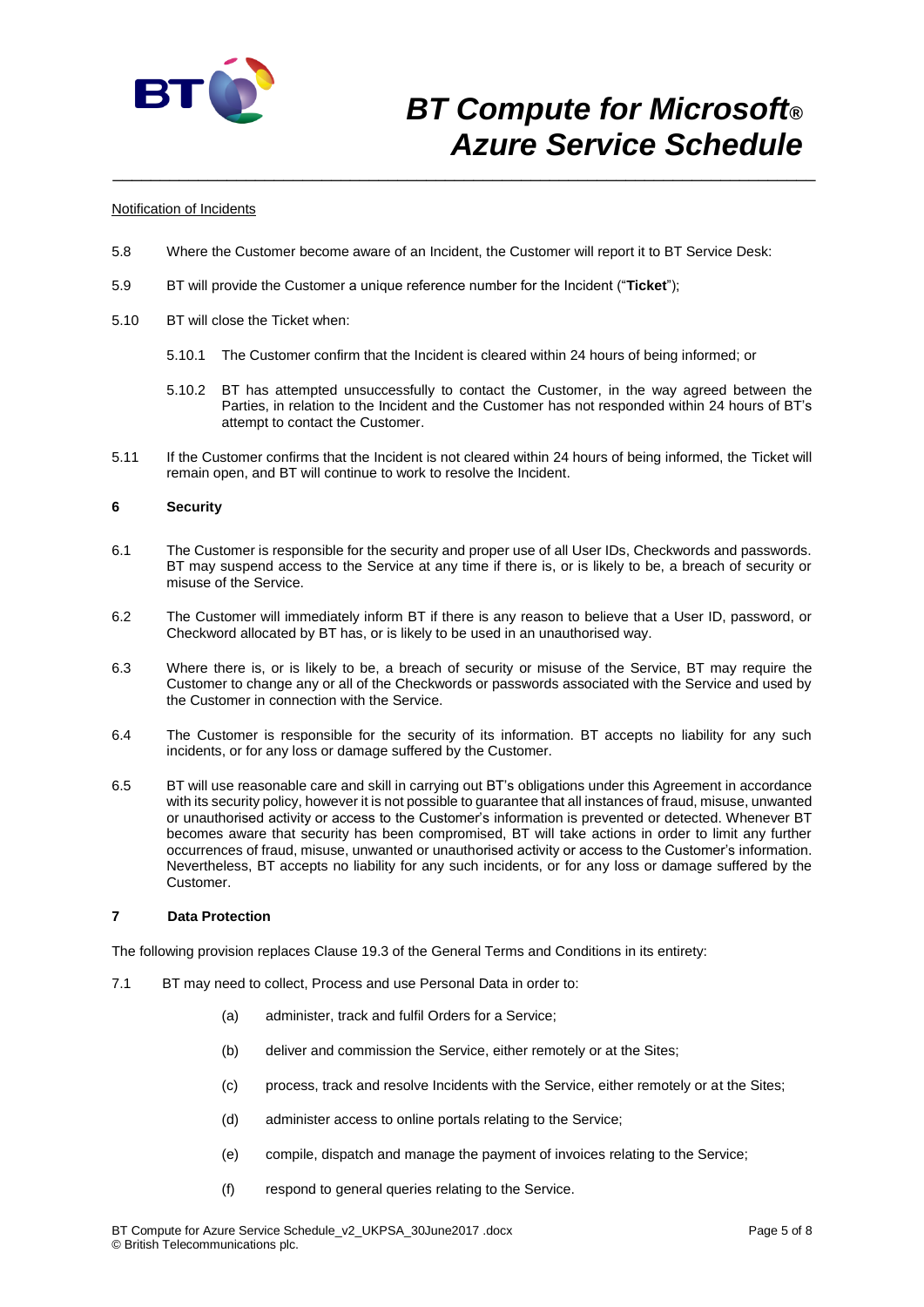

7.2 BT will Process this Personal Data in accordance with applicable Data Protection Legislation and the relevant BT privacy policy set out at: [http://www.btplc.com/privacycentre/index.htm.](http://www.btplc.com/privacycentre/index.htm)

\_\_\_\_\_\_\_\_\_\_\_\_\_\_\_\_\_\_\_\_\_\_\_\_\_\_\_\_\_\_\_\_\_\_\_\_\_\_\_\_\_\_\_\_\_\_\_\_\_\_\_\_\_\_\_\_\_\_\_\_\_\_\_\_\_\_\_\_\_\_\_\_\_\_

- 7.3 BT may be required to share this information with other relevant parties, within or outside the European Economic Area, in order to carry out these activities, but in doing so, BT will ensure that the sharing and use of this information is compliant with applicable Data Protection Legislation.
- 7.4 BT may, from time to time, contact the Customer Contact, or other network manager or procurement manager involved in the procurement or management of the Service, to provide additional information concerning the Service, or other similar services, and if this information includes marketing materials, BT will provide a mechanism for the recipient to elect not to receive such communications in the future.
- 7.5 You are responsible for complying with all requirements under applicable Data Protection Legislation and for ensuring that all criteria (for example notifications, consents etc.) necessary for the provision of the Service by BT, Microsoft<sup>®</sup> and their respective Affiliates and service providers, are fulfilled when sharing such Personal Data with BT.
- 7.6 The Customer will ensure that they disclose to BT only the Personal Data that BT requires in order to perform the Service.
- 7.7 To the extent that, for the provision of the Service, BT is required to Process Customer Personal Data on the Customer's behalf, BT will:
	- (a) Process the Customer Personal Data only on the Customer's instructions and to the extent necessary for the performance of this Agreement;
	- (b) implement technical and organisational security measures appropriate to the risk represented by the Processing and the nature of the Customer Personal Data, to protect the Customer Personal Data against accidental or unlawful destruction or accidental loss, alteration, unauthorised disclosure or access;
	- (c) not disclose Customer Personal Data to a third party unless required to provide a Service, allowed by the Agreement or otherwise required by Applicable Law.
- 7.8 Notwithstanding any other provision in the Agreement, the Customer agrees that, for BT to provide a Service, Customer Personal Data may be:
	- (a) used, managed, accessed or transferred and held on a variety of systems, networks and facilities (including databases) worldwide;
	- (b) provided or transferred by BT to any BT Affiliate, subcontractor or supplier worldwide to the extent necessary to allow that BT Affiliate, subcontractor or supplier to perform its obligations in respect of the Service and the Customer appoints BT to perform each transfer in order to provide the Services, provided that BT takes appropriate steps and enters into appropriate agreements with BT Affiliates, subcontractors or suppliers, as required, for each transfer to be adequately protected.
- 7.9 The Customer will obtain or submit promptly any regulatory approvals or notifications required under the Data Protection Legislation. The Customer agrees that we, to the extent permitted by Applicable Law, will not be liable for any Claim arising out of or in connection with any action or omission by us, to the extent that such action or omission results from:
	- (a) any failure by the Customer to comply with this Clause 7; or
	- (b) us complying with any of the Customer's instructions; and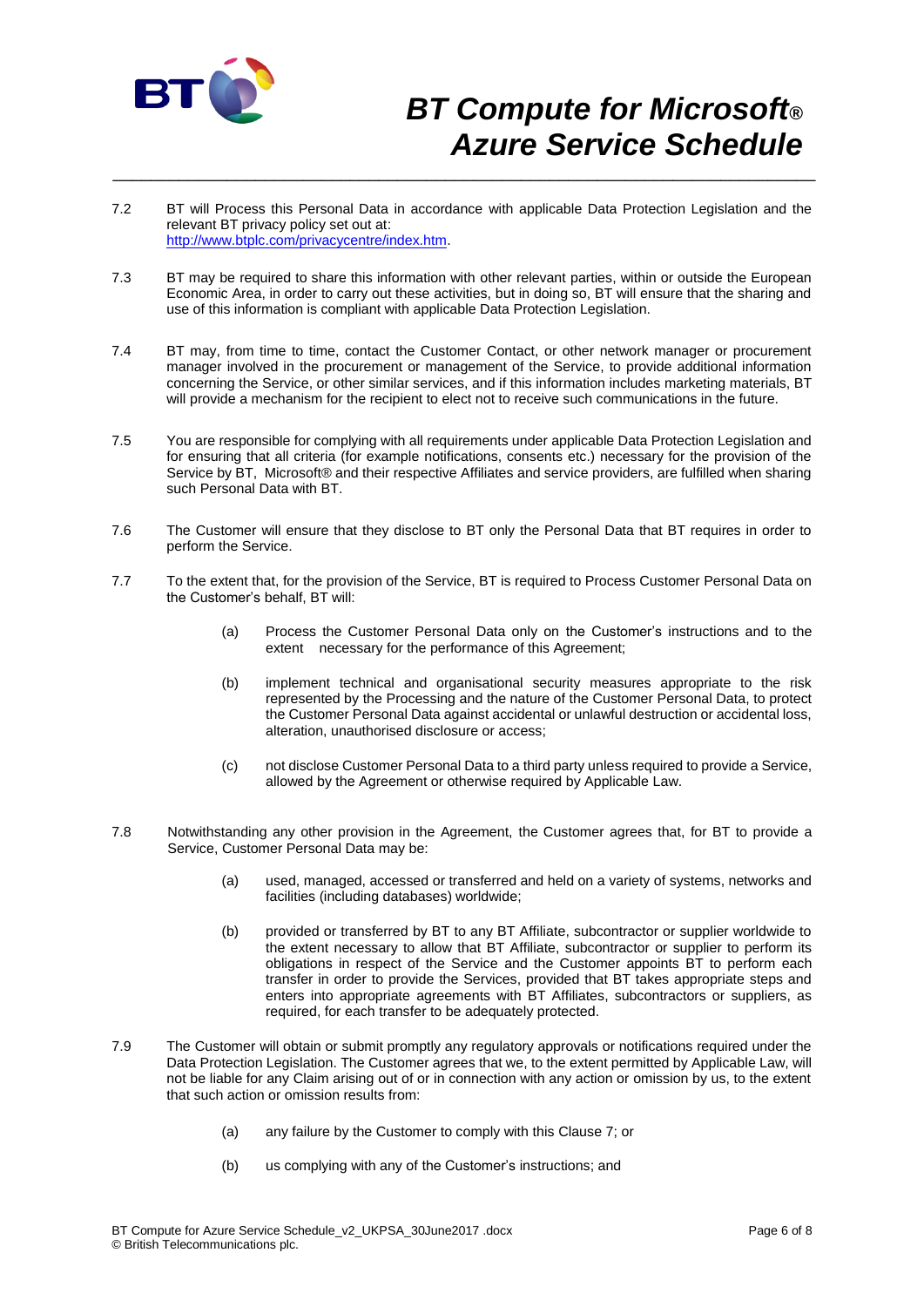

- (c) The Customer will indemnify, hold harmless and defend us from and against any such Claim brought against us by any third party, including a Data Subject.
- 7.10 BT will not have access to Personal Data and/or other confidential information that may be shared between the Customer and Microsoft® regarding the use of the Microsoft® Azure Management Portal and the provisioning of any of the Microsoft® Azure services. Any handling activities for the Microsoft® Azure Management Portal and Microsoft® Azure services will be governed by the agreements between the Customer and Microsoft®. BT will only handle limited contact information and other service information to the extent required to perform BT's obligations contained in this Service Schedule.

\_\_\_\_\_\_\_\_\_\_\_\_\_\_\_\_\_\_\_\_\_\_\_\_\_\_\_\_\_\_\_\_\_\_\_\_\_\_\_\_\_\_\_\_\_\_\_\_\_\_\_\_\_\_\_\_\_\_\_\_\_\_\_\_\_\_\_\_\_\_\_\_\_\_

### **8 Service Management Boundary**

- 8.1 BT will provide and manage the Service set out in this Schedule and as set out in the Order ("**Service Management Boundary**").
- 8.2 BT will have no responsibility for the Service outside the Service Management Boundary. For the avoidance of doubt, the Service Management Boundary does not include the Microsoft® Azure Management Portal and any Microsoft® Azure services accessed via the Microsoft® Azure Management Portal.
- 8.3 BT does not make any representations, whether express or implied, that the Service will operate in combination with any Customer Equipment or other equipment and software.

### **9 Charges**

- 9.1 The Charges for the Service will be set out on the Order and will be invoiced and paid in accordance with the applicable provisions as agreed in the General Terms and Conditions.
- 9.2 Unless stated otherwise in an applicable Order, BT will invoice the Customer for:
	- 9.2.1 Usage Charges will be monthly in arrears on the first day of the relevant month calculated at the then current rates for each Microsoft® Azure service consumed within the Customer's subscription.
	- 9.2.2 BT may invoice the Customer for any of the following Charges in addition to those set out in the Order.
		- (a) Charges for investigating Incidents that the Customer reports to BT where BT finds no Incident, or the Incident is caused by something for which BT is not responsible, or the Incident is outside of the Service Management Boundary;
		- (b) Charges for restoring Service if the Service has been suspended;
		- (c) any other Charges set out in any applicable Order or as otherwise agreed between the Parties.

### **10 Service Levels**

10.1 Service Levels relating to any Microsoft® Azure services or the Microsoft® Azure Management Portal are detailed in the Customer's SLA agreement with Microsoft®.

#### Where a Service Level is not met by Microsoft®

- 10.2 The Customer will submit a claim for Service Credits to BT and include information necessary for BT to validate the claim, including but not limited to:
	- 10.2.1 a detailed description of the Incident;
	- 10.2.2 information regarding the time and duration of the downtime (as described in Microsoft® Azure SLAs for each service);